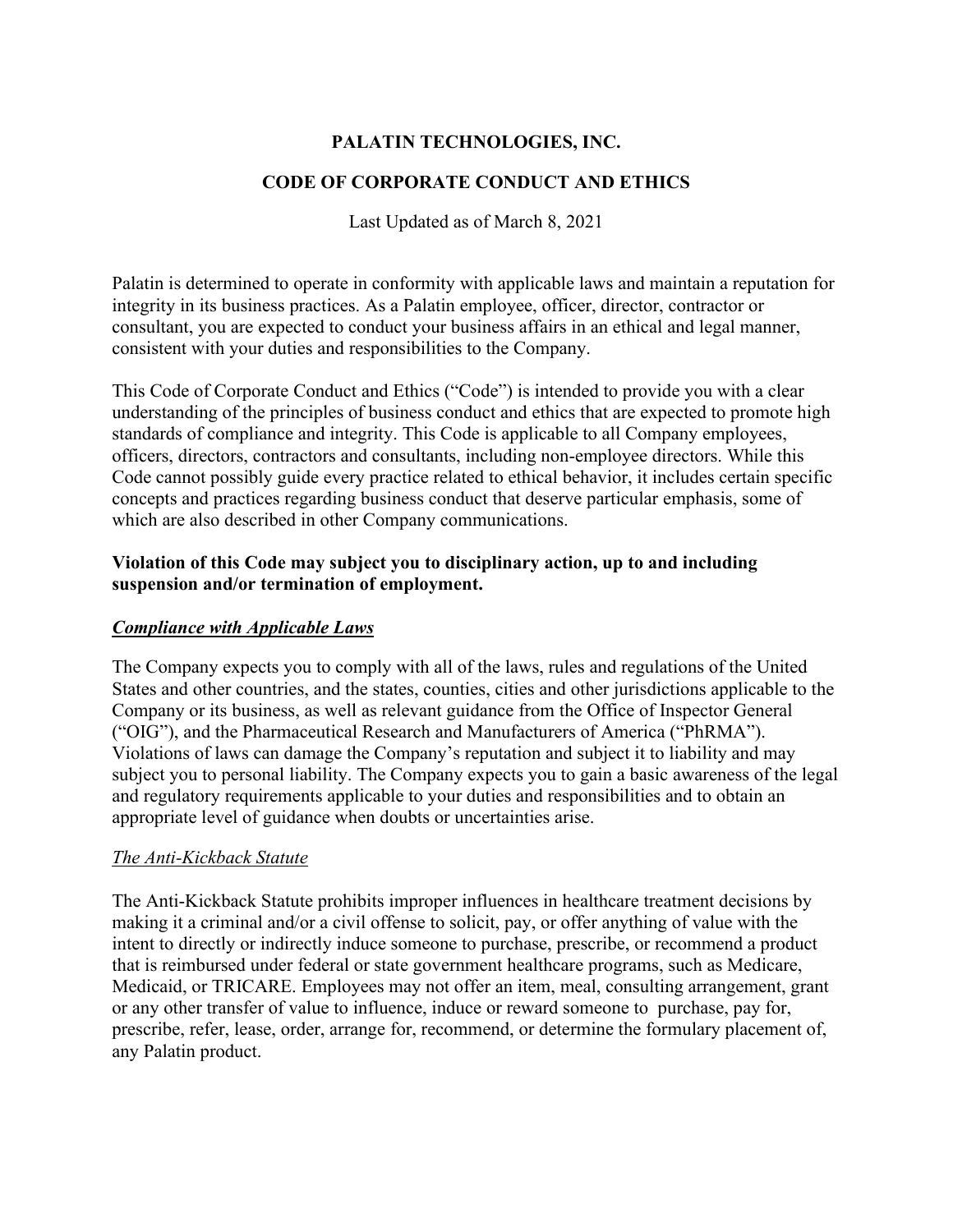### *Food, Drug & Cosmetic Act (FDCA) and Regulations*

The Food, Drug & Cosmetic Act governs oversight of pharmaceutical products including, product quality, product safety and product advertising, promotional activities and research integrity. Any materials (whether in print or electronic form) used to promote our products – including all visual aids, brochures, journal advertising, promotional programs and other sales aids – must include only claims about the product that are: consistent with that product's labeling; accurate and not misleading; and capable of substantiation – meaning appropriately supported by scientific evidence. Palatin is committed to compliance with all Good Clinical Practices and Good Laboratory Practices.

### *False Claims Act*

The False Claims Act prohibits entities and individuals from knowingly submitting or causing someone else to submit a fraudulent or false claim for reimbursement to a government-funded healthcare program. Engaging in inappropriate activities, such as off-label promotion, paying kickbacks, and/or falsely reporting best price, can subject a manufacturer to False Claims Act liability.

### *Anti-Bribery Laws*

Anti-Bribery laws forbid making, offering or promising any payment or anything of value (directly or indirectly) to a government official, including foreign political parties and candidates and employees of government-funded healthcare institutions, including healthcare professionals (HCPs), with an intent to influence an official act or decision to obtain or retain business or secure an unfair business advantage. Palatin prohibits bribery of any kind, whether paid directly by Palatin or its employees, or indirectly through an intermediary or agent. These laws apply whether the payment is made inside or outside of the U.S.

### *Privacy & Data Protection Laws (HIPAA)*

The Health Insurance Portability and Accountability Act (HIPAA) and other privacy and data protection laws require the responsible management of individuals' personally identifiable information – information that can be used to identify, locate or contact an individual. Many of Palatin's customers, business partners and sources of data must directly comply with all privacy laws. Some of these laws may apply to Palatin's use and disclosure of an individual's information, including information related to patients, HCPs and Palatin contractors and employees.

### *The Sunshine Act and State Transparency and Limitations Laws*

The Sunshine Act and state transparency and limitation laws mandate that manufacturers of products covered by federal and healthcare programs disclose payments and transfers of value provided to HCPs and teaching hospitals. Palatin must maintain accurate records of all transfers of value provided to HCPs, such as meals and consulting arrangements.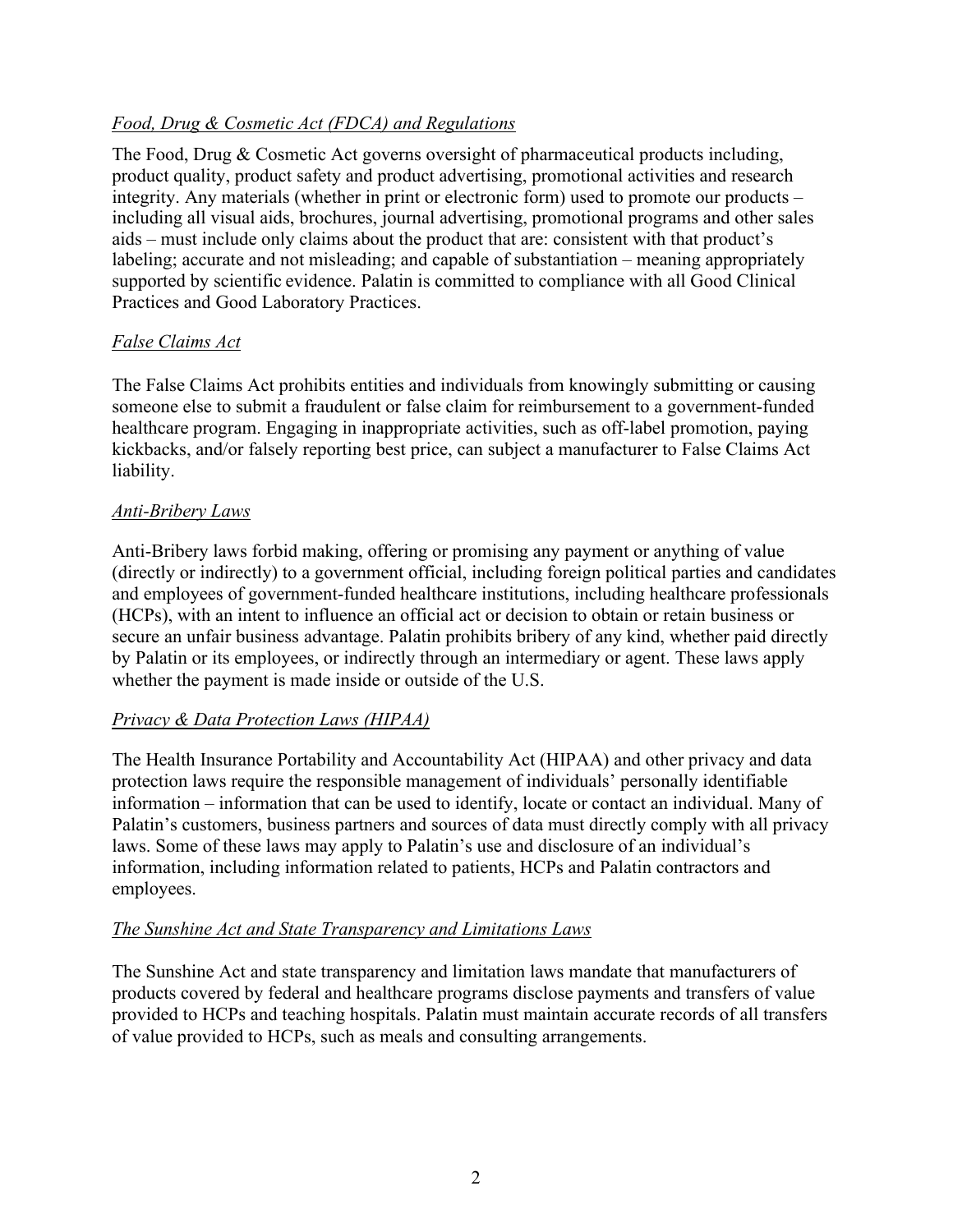### *Anti-Discrimination*

Palatin is committed to conducting its business with the highest standards of professionalism and integrity and expects the same of its employees. Palatin does not tolerate any form of discrimination or harassment. Palatin is committed to treating all of its employees with respect and recruiting, hiring and promoting its employees without regard to race, color, religion, gender, age, national origin, citizenship, marital status, sexual orientation, gender identity, genetic information, disability, veteran status or any other protected characteristic.

### *Promotional Communications*

Palatin may only promote products, including uses and dosing, that have been approved by the FDA. Sales employees may only discuss FDA-approved products, uses, indications and dosing. Products, uses, indications or dosing that have not been approved or is under investigation or review by FDA may not be discussed by Sales employees.

Any promotional statements about a drug must be consistent with the product's labeling and materials that have been approved by the Promotional Review Committee. Promotional materials and communications must be accurate, objective, truthful and not misleading; reflect the balance between risks and benefits; and make claims about a product only when and properly substantiated with sound scientific evidence.

### *Conflicts of Interests*

You should avoid any direct or indirect, financial or non-financial relationships, including investments, associations or other relationships that would conflict, or appear to conflict, with your responsibility to make objective decisions in Palatin's best interest. Upon employment, you are required to complete and sign a Conflict of Interest statement. You must not take or direct opportunities for your own benefit discovered in connection with your employment or affiliation with the Company that you have reason to believe may benefit the Company. You are expected to disclose any potential conflicts to the Company's Human Resources Administrator and Chief Legal Officer, and otherwise pursue the ethical handling of conflicts where conflicts or the appearance of conflicts are unavoidable.

Loans by the Company to, or guarantees by the Company of, any director or executive officer or their family members are expressly prohibited. Also, to avoid potential conflicts of interests, the Audit Committee of the Board of Directors will review and approve all related-party transactions as required by the Securities and Exchange Commission ("SEC"), the NYSE American Exchange or any other applicable regulatory body.

### *Confidentiality, Inventions, Non-Compete & Non-Solicitation*

During your course of employment with Palatin, you may receive, become aware of and/or be involved in the development of information including but not limited to trade secrets, research projects, practices, products, patents, financial matters, sales information, customers and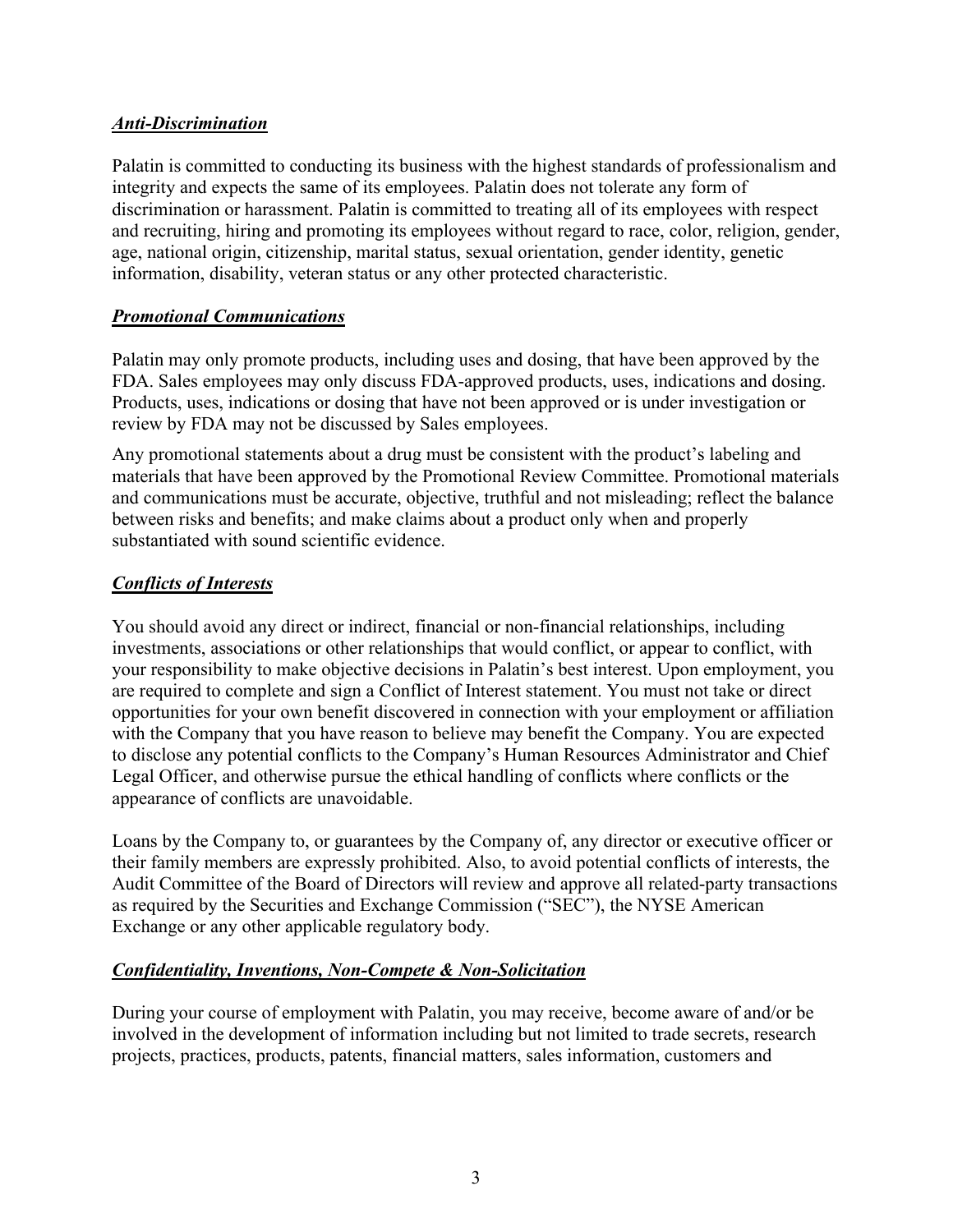potential customers, employee personal matters, policies, procedures, manuals and forms relating to Palatin's business. You must hold this information in the strictest confidence. You are responsible for assuring the security of Company confidential and proprietary material in your possession. The Company reserves the right to search unlocked and/or locked Company property at any time without consent. The Company may request a search of personal property at the work site or locked Company property assigned to an individual for safety, security and/or illegal activity concerns. Upon employment, all employees are required to sign an agreement with confidentiality, inventions, non-compete and non-solicitation covenants that specify obligations that extend for a period of three years following the termination of the employment relationship.

## *Financial Information & Record Keeping*

No receipts, payments or transfers of Company funds or assets shall be made which is not authorized and properly accounted for on the Company's books. All the Company's books and financial records must fully reflect all receipts and expenditures and its financial statements filed with the SEC must conform to generally accepted accounting principles and SEC rules and regulations. Employees who collect, provide or analyze information for or otherwise contribute to the preparation of these reports or any public disclosures should attempt to ensure our reports and disclosures are complete, fair, accurate, timely and understandable. All employees must cooperate fully with our accounting department, independent accountants and legal advisors to ensure that the Company's system for developing such reports and disclosures functions properly. No undisclosed or unrecorded funds of the Company should be established for any purpose. No undisclosed liabilities or contingencies may exist, except when specifically permitted by generally accepted accounting principles. Attempts to create false or misleading records are forbidden.

### *Acceptance of Payments*

No employee should directly or indirectly seek or accept any payments, fees, services or other gratuities outside the normal course of business duties from any person, Company or organization. Gifts of cash or cash equivalents (checks, gift certificates, etc.) or other assets of any amount are strictly prohibited. The receipt of sales promotion items of small value (less than \$100), occasional meals and reasonable entertainment appropriate to a business relationship are generally acceptable.

### *Business Entertainment and Gifts*

It is Company policy that all solicitation of or dealings with suppliers, customers and others doing or seeking to do business with the Company will be conducted solely on the basis that reflects both the Company's best business interests and its high ethical standards. The providing of common courtesies, entertainment and occasional meals to individuals involved with aspects of Palatin's business in a manner appropriate to the business relationship and associated with business discussions is permitted, provided expenses incurred are reasonable, customary and authorized.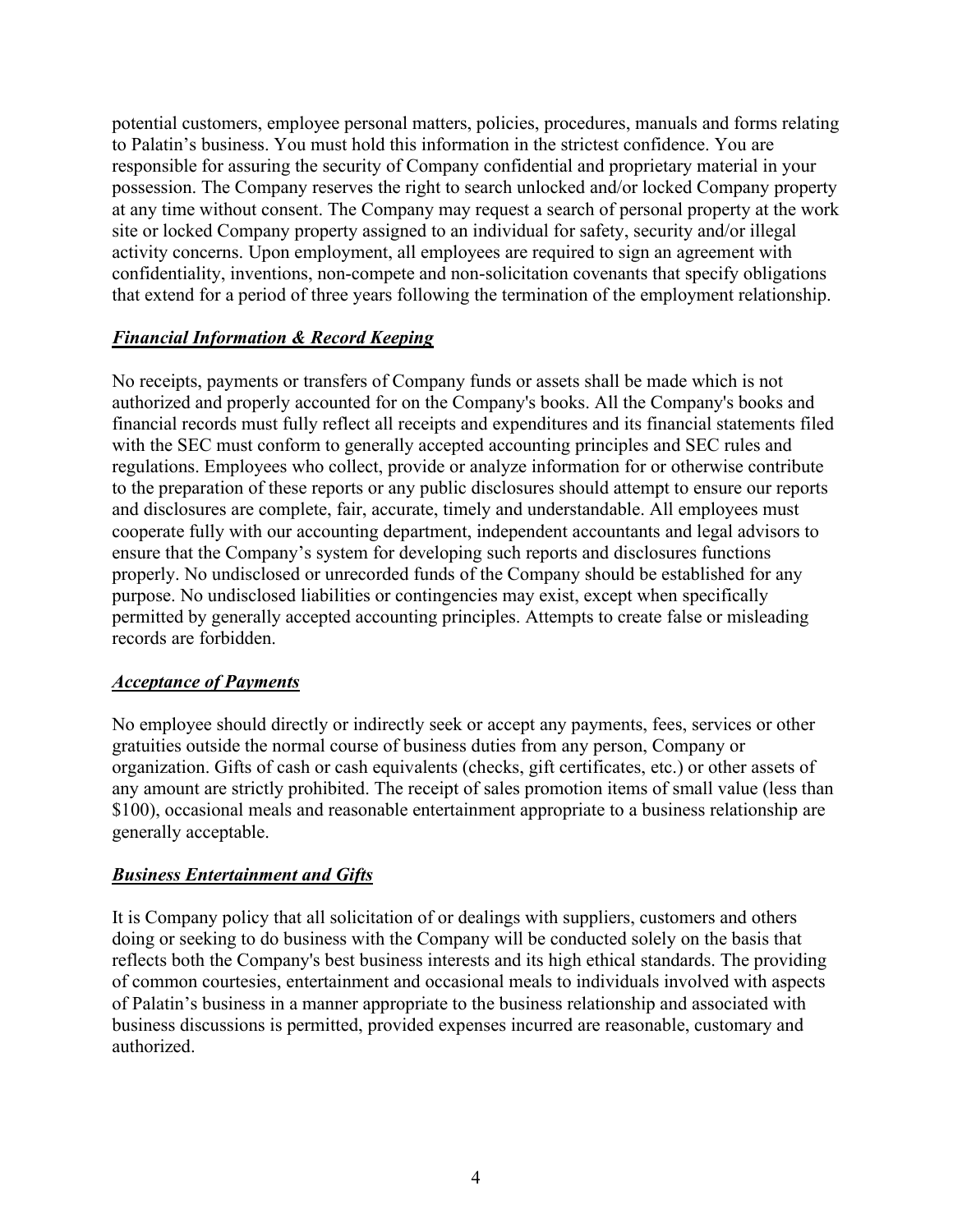Palatin is committed to the principle that HCPs should prescribe Palatin products only when their use is clinically appropriate. Accordingly, Palatin employees may not provide HCPs with meals, gifts or other items of value in order to, directly or indirectly, influence or encourage the prescription, purchase, lease, recommendation, or sale of any Palatin product or as a reward for any such past behavior. Transfers of value may only be made to HCPs for legitimate business purposes and must be properly documented as to comply with Federal and State transparency laws.

Payments or gifts shall not be made directly or indirectly to any government official if such payment or gift is illegal under the laws of the applicable jurisdiction. Under no circumstances should gifts be given to employees of the United States government.

## *Inspections and Inquiries from Government Agencies*

Palatin employees, directors, and officers are expected to cooperate with any and all internal and external investigations. If contacted by a government agent who is conducting an inspection/inquiry regarding an actual or potential violation of laws, Palatin employees are expected to comply with any valid produced documents and immediately contact their supervisor or the Chief Legal Officer.

## *Community, Political Activities & Media Relations*

Personal community and political activities are permitted provided they are conducted in a legal manner and do not interfere with the employee's responsibilities to Palatin Technologies. Employees may not represent Palatin Technologies in the participation of personal community and political activities or provide Company information to any media source (e.g., television, radio, newspaper) unless approved by the CEO or CFO.

# *Patient Interactions and Patient Privacy*

Palatin employees interact with patients and patient organizations in various settings and circumstances, including hospital settings, health fairs, events organized by patient organizations or other programs. The goal for communicating with patients and patient organizations is to provide useful and understandable information about conditions and treatment options that will help patients partner with their HCPs to make more informed decisions about their treatment. Palatin employees must interact and communicate with patients and patient groups in a manner that is truthful and non-misleading and appropriate for a non-healthcare professional or "lay" audience. Medical treatment, advice, or diagnosis must never be provided to patients even if the Palatin employee has a medical or scientific degree and training.

# *Fair Dealing*

Palatin endeavors to deal honestly and ethically with its employees, suppliers, collaborators, auditors and regulators. Employees must not take unfair advantage of others through the use of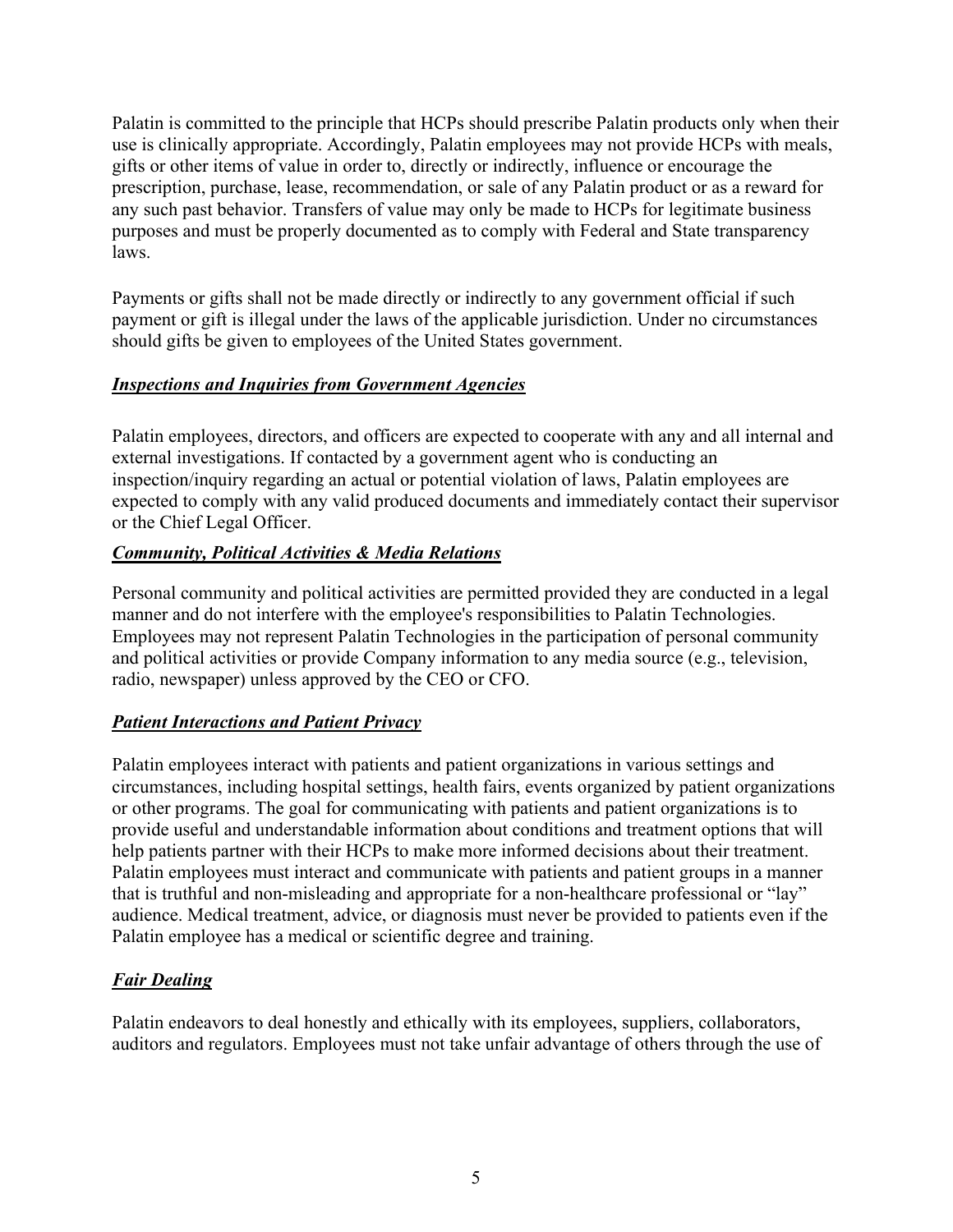statements that are untrue, misleading or fraudulent; unauthorized use of assets or privileged information or similar practices.

Employees may not misrepresent the Company's products or describe the Company's products other than in accordance with the Company's documented specifications.

Employees may not spread false rumors about competitors or make misrepresentations about their products or business. Employees may not disrupt the businesses of competitors by unethical practices such as bribing their employees or enticing their employees away in order to obtain secrets or disrupt their organization.

### *Corporate Opportunities*

Employees must not take for themselves corporate opportunities that are discovered through their use of Company position, property or information without first offering such opportunities to the Company. In addition, employees are prohibited from using Company position, property or information for their own gain and competing with the Company.

### *Protection of Assets*

Employees should seek to protect Company assets and assets entrusted to it by others against misappropriation, theft, carelessness and waste. Employees must use Company assets, including supplies, computer equipment and office facilities, solely for legitimate business purposes.

### *Selective Disclosure and Insider Trading*

As a result of their employment with the Company, employees may come into possession of material non- public information about the Company or other companies, including our suppliers and collaborators. Employees are prohibited by law and by Company policy from trading in securities on the basis of such information and from communicating such information to others who might trade on the basis of that information. The Company's Insider Trading and Securities Law Compliance Policy sets forth in greater detail the obligations of employees concerning Company non-public information and trading in the Company's stock.

### *Document Retention*

A number of laws expressly require that certain documents be retained for specified periods of time, including the tax codes, environmental laws, employment laws, criminal statutes that punish obstruction and industry-specific laws and regulations. In addition, certain documents relevant to potential disputes should be retained for certain periods.

Employees may not destroy documents essential to the ongoing, legal and effective functioning of the Company such as contracts, transactional documents, personnel files, financial information and official correspondence outside of established Company policies. In addition, employees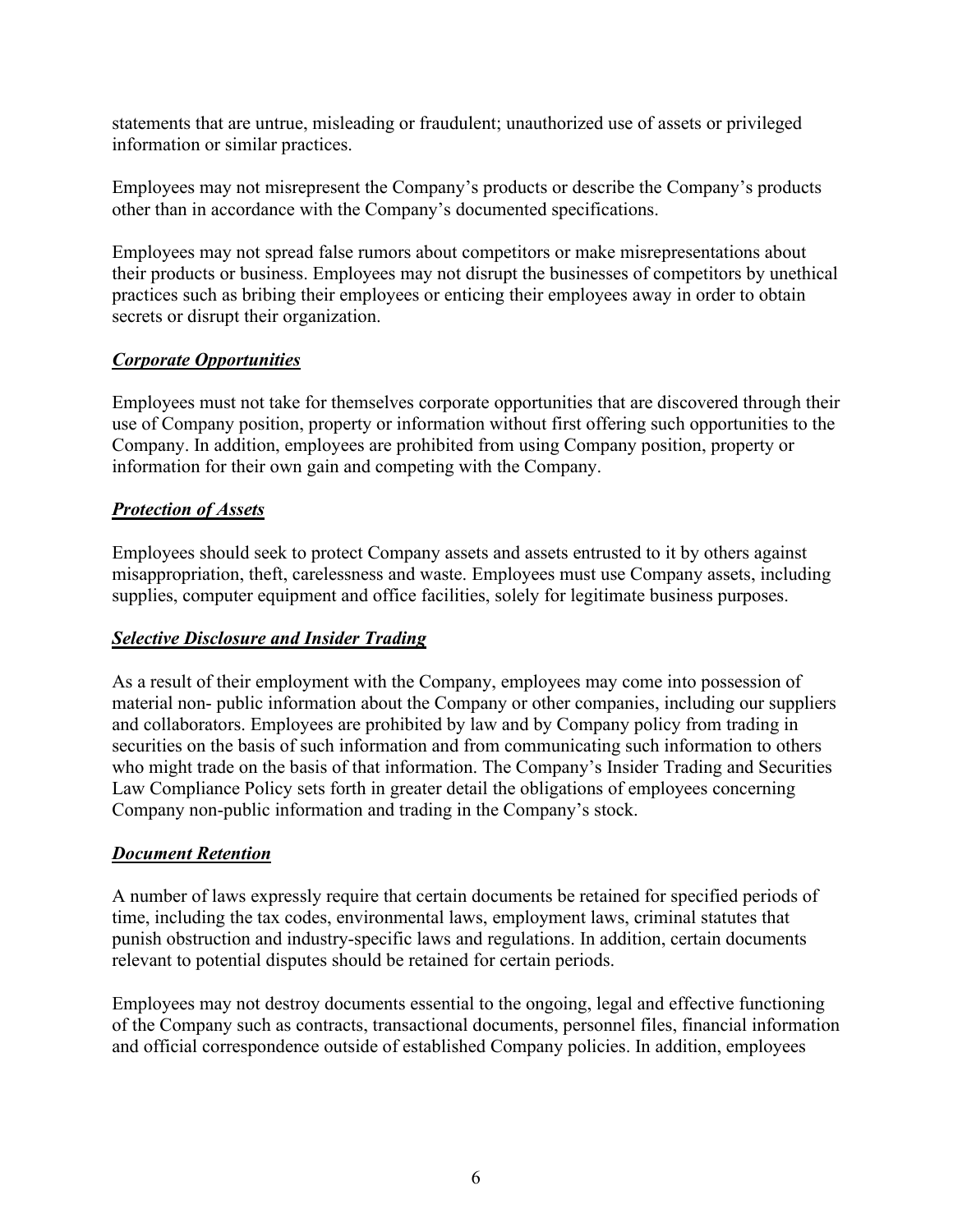may not destroy documents relevant to or discoverable in pending or potential litigation and other legal and official proceedings.

## *Economic Sanctions and Prohibited Transactions*

The United States maintains economic embargoes and sanctions on certain countries, as well as restrictions and/or prohibitions on business transactions with certain persons and entities as set forth in the Department of Treasury, Office of Foreign Assets Control's list of "Specially Designated Nationals and Blocked Persons." The types of prohibitions and restrictions imposed vary by sanctions programs, and the countries covered are subject to change. Such prohibitions and restrictions may affect the Company's exports, imports, travel, currency transactions, and assets and accounts. If you are considering doing any business, directly or indirectly, with a country, entity, or individual against which the United States maintains comprehensive embargoes or economic sanctions, consult first with the Chief Legal Officer even if you are conducting business outside of the United States. As a public reporting issuer, the Company is required to disclose in our annual and quarterly reports whether we or any of its affiliates have knowingly engaged in specific activities or transactions relating to Iran during the period covered by the report, including activities not prohibited by U.S. law and conducted outside the U.S. by non U.S. affiliates in compliance with local law. You may not engage in any activity or transaction relating to Iran unless it has been approved by the Chief Legal Officer and Chief Financial Officer.

# *Safety*

FDA regulations require Palatin to monitor and report patient safety information relating to Palatin products obtained after approval. Palatin is committed to complying with applicable legal and regulatory requirements for reporting adverse events, both in the United States and internationally, for any marketed or investigational Palatin products.

If a consumer or HCP shares information with an employee about an adverse event, or product complaint, they are required to report it within one (1) business day of learning of the event by calling Palatin's safety monitoring hotline. Adverse events and product complaints are to be reported: without regard to confirmation that the information constitutes an adverse event or product complaint; without regard to the intent of the reporter; even in circumstances where they are mentioned only in passing, or when you hear them outside of your role as a Palatin employee (e.g., from a family member or friend who was treated with a Palatin Product); and even if the adverse event is listed in the product's approved prescribing information.

# *Administration of The Code of Corporate Conduct and Ethics*

### *Questions*

If you have any questions concerning this Code, please feel free to consult with your supervisor or the Human Resources Administrator.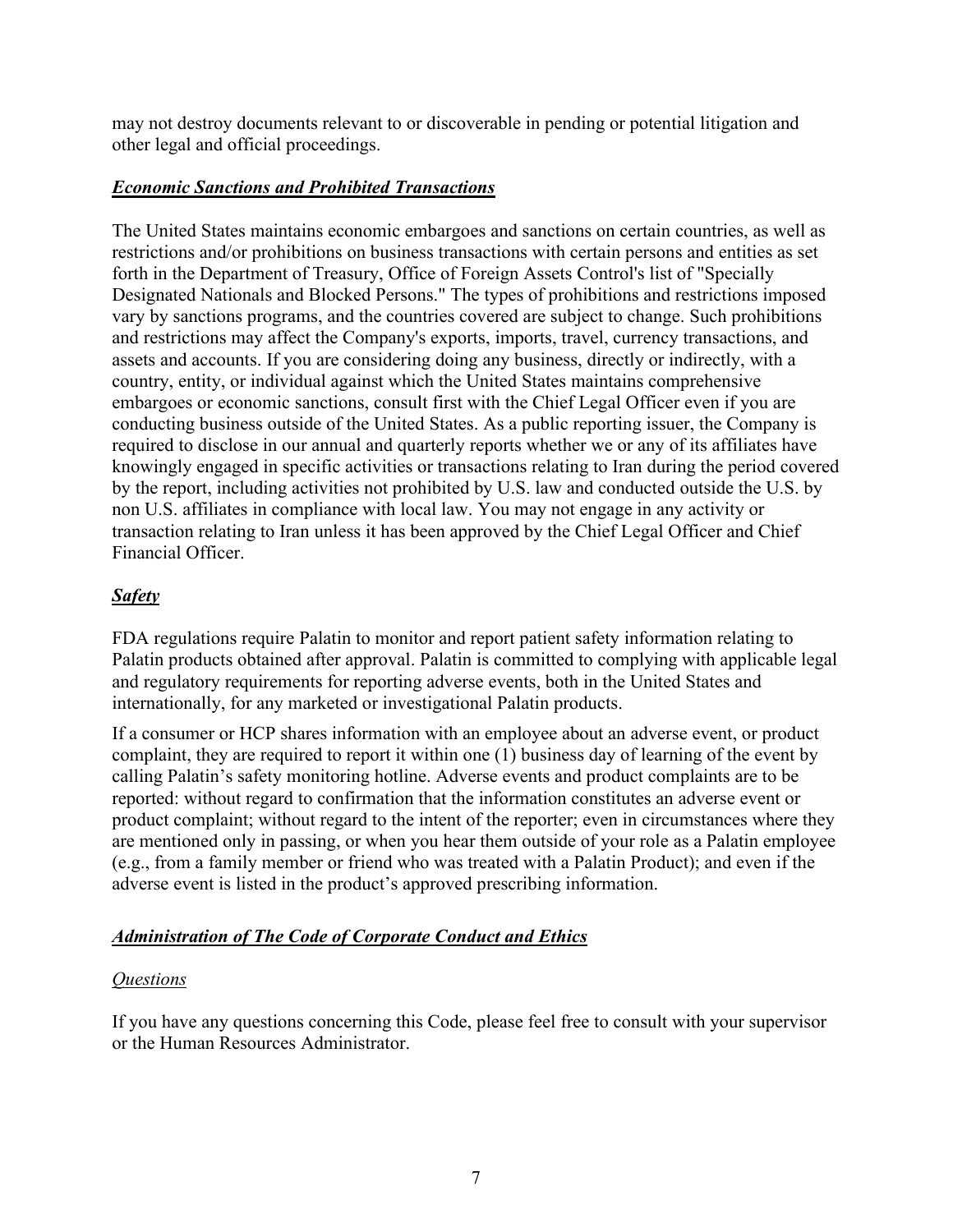Employees may not be fired, demoted, reprimanded or otherwise harmed for the reporting of the suspected violation, issues or concerns. Any manager or employee who is found to have retaliated in violation of this policy may be subject to discipline, up to and including termination.

#### *Distribution and Amendment*

This Code will be distributed to all employees upon employment and at least annually thereafter. Each employee must confirm that he or she has received and read the Code and has complied with its terms.

The Company may amend this Code from time to time for any reason. The most current version of this Code can be obtained from the Human Resources Administrator or from the Company's website, [www.palatin.com.](http://www.palatin.com/)

References in this Code to employees are intended to cover officers and, as applicable, members of the Board of Directors.

### *Training*

Palatin provides regular education and training programs on its compliance policies for all Palatin employees to ensure that they are aware of and comply with applicable laws, regulations and Palatin's Compliance Program. General compliance training is provided on a regular (at least annual) basis and provided to new Palatin employees within thirty (30) days of their being retained by Palatin. Additional training is conducted as needed, including in response to a particular compliance issue; issues identified in an audit; a new area of law; or as part of an employee corrective action plan*.*

### *Obligation to Report Possible Violations or Unethical Behavior*

Compliance with this Code is a key responsibility of all Employees. If you are aware of a possible violation of this Code, or any unethical behavior, it is your responsibility to report it promptly. Employees who receive complaints from third parties, including complaints concerning the Company's accounting, internal accounting control or auditing matters, should also promptly report any possible violations.

Every employee is encouraged to act proactively by asking questions, seeking guidance and reporting suspected violations of the Code and other policies and procedures of the Company, as well as any violation or suspected violation of applicable law, rule or regulation arising in the conduct of the Company's business or occurring on the Company's property. **If any employee believes that actions have taken place, may be taking place, or may be about to take place that violate or would violate the Code or any law, rule or regulation applicable to the Company, he or she is obligated to bring the matter to the attention of the Company.**

### *Reporting any Possible Violations or Unethical Behavior*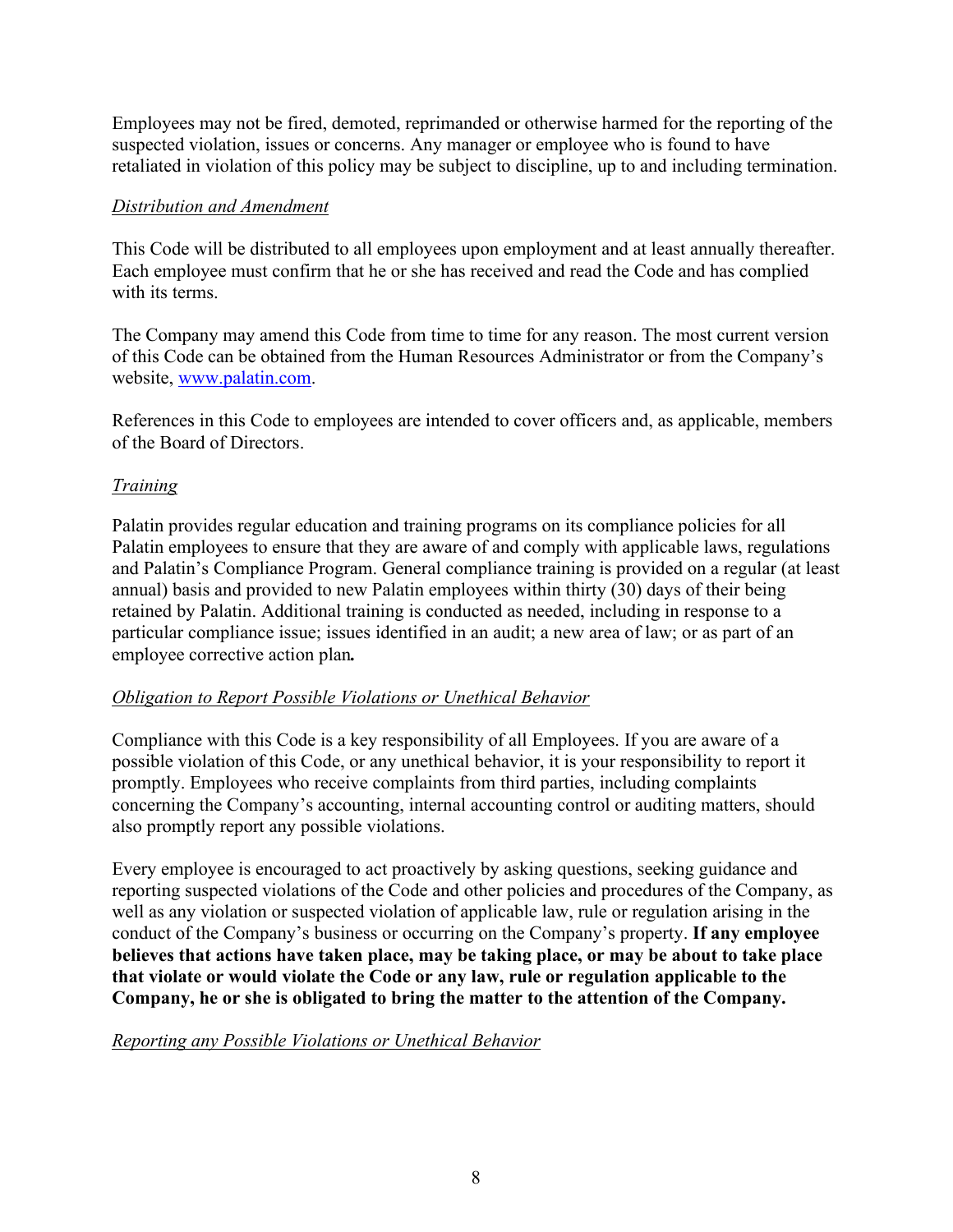You may start by seeking advice on ethics-related issues or reporting potential violations of the Code with your supervisor. However, if the conduct in question involves your supervisor, if you have reported the conduct in question to your supervisor and do not believe that your supervisor has dealt with it property, or if you do not feel that you can discuss the matter with your supervisor, then you may proceed by any of the following methods:

- You may report it directly to the Human Resources Administrator, the CFO or the CEO or, in the case of violations concerning accounting or auditing matters, to the Audit Committee by mail addressed to The Audit Committee, Palatin Technologies, Inc., 4-B Cedar Brook Drive, Cranbury, NJ 08512. In the case of letters, your report may be anonymous.
- You may make a report, including an anonymous report, by using the online reporting option the Company has established on its website, [www.palatin.com.](http://www.palatin.com/)
- You may call a whistleblower telephone account the Company has established at 1(800) 916-7037. You will be prompted to enter the company identifier, please enter 786. Your call may be anonymous.

If you have received complaints from third parties regarding the Company's accounting, internal accounting control or auditing matters, you should proceed by any of the methods described above. Similarly, if you have concerns or a complaint regarding questionable accounting or auditing matters, including internal accounting controls or securities law matters, you should submit such concerns by any of the methods described above.

Reports received through the Company's online reporting option or voicemail account will be received by an outside, independent company that provides a dedicated phone line and internet site. Each report will be forwarded to the appropriate member of management or the Audit Committee for investigation and resolution.

### *Anonymity*

When reporting suspected violations of the Code, the Company prefers that you identify yourself to facilitate the Company's ability to take appropriate steps to address the report, including conducting any appropriate investigation. However, the Company also recognizes that some people may feel more comfortable reporting a suspected violation anonymously.

If you wish to remain anonymous, you may do so in making a report. However, there may be circumstances involving applicable laws, rules, regulations, or legal proceedings in which the Company cannot protect your anonymity. The Company will use reasonable efforts to protect the confidentiality of a reporting person, but there are no guarantee that anonymity can or will be maintained.

In the event a report is made anonymously, the Company may not have sufficient information to look into or otherwise investigate or evaluate the allegations. Accordingly, persons who make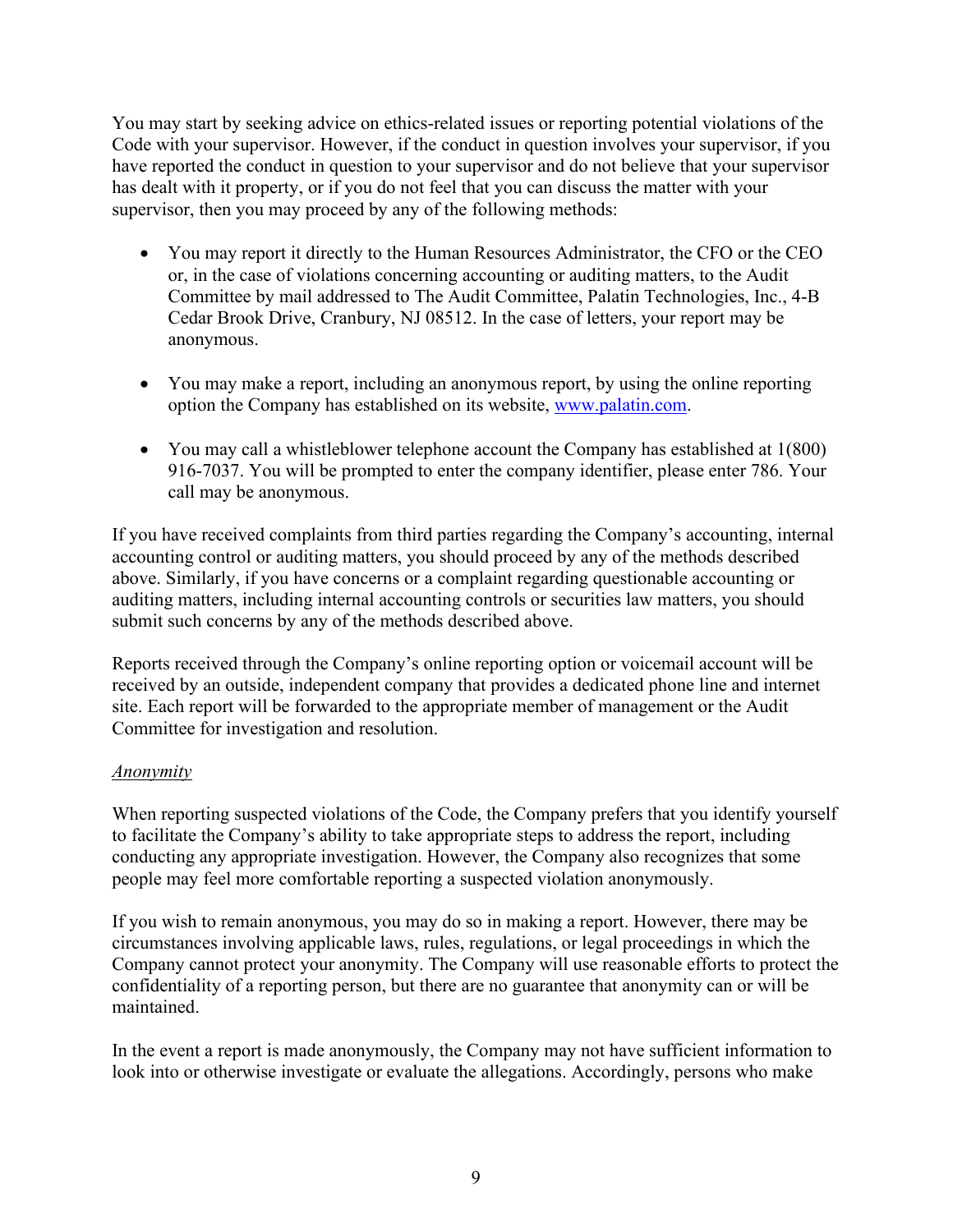reports anonymously should provide as much detail as is reasonably necessary to permit the Company to evaluate the matter(s) set forth in the anonymous report and, if appropriate, commence and conduct an appropriate investigation.

#### *No Reprisals*

If you have any questions regarding this code or need to report a violation of this code, you should contact the appropriate party as provided above, without fear of retaliation by the Company.

### *Monitoring and Auditing*

Palatin conducts routine monitoring of Palatin employees to assess whether they are in compliance with company polices, as well as applicable laws and regulations. Audits and monitoring activities include a prospective systemic review of Palatin practices and a retrospective review of actual practices. They also include the development of an Annual Audit Plan, which includes reviews of compliance with Compliance Policies as well as other Palatin operations identified as high risk areas. The areas for review are informed by any risk areas identified by the federal government, the states in which Palatin does business, or related laws and regulations that are relevant to Palatin's business operations. Annual audits include: observation of the actual performance of activities subject to the audit; interviews of personnel performing the activities; review of any relevant documentation; and review of laws and policies applicable to the activities being audited.

### *Internal Reporting, Investigations, Corrective Action*

In response to suspected misconduct, an internal investigation will be initiated and overseen by the Chief Legal Officer acting as Compliance Officer with other assistance as determined necessary. If a Chief Compliance Officer has been appointed other than the Chief Legal Officer, then the Chief Compliance Officer will initiate and oversee the internal investigation. Where noncompliance may involve a violation of the law, including violations of federal health care program requirements, the Chief Compliance Officer will promptly advise senior management and coordinate with the Chief Legal Officer to determine what further action should be taken. Palatin takes violations seriously and when it has been determined that a violation has occurred, the company may take disciplinary action up to and including termination. The company will take appropriate action to correct internal operational or programmatic deficiencies that are identified including, where necessary, compliance training and the implementation of a corrective action plan. The Chief Legal Officer or Chief Compliance Officer, as appropriate, or a designee will develop and facilitate the implementation of a corrective action plan for any areas of noncompliance discovered during routine monitoring or annual audits.

# *Waivers*

If a situation should arise where you believe that you should take a course of action that would likely result in a violation of the Code but for which you believe that there is a valid reason for